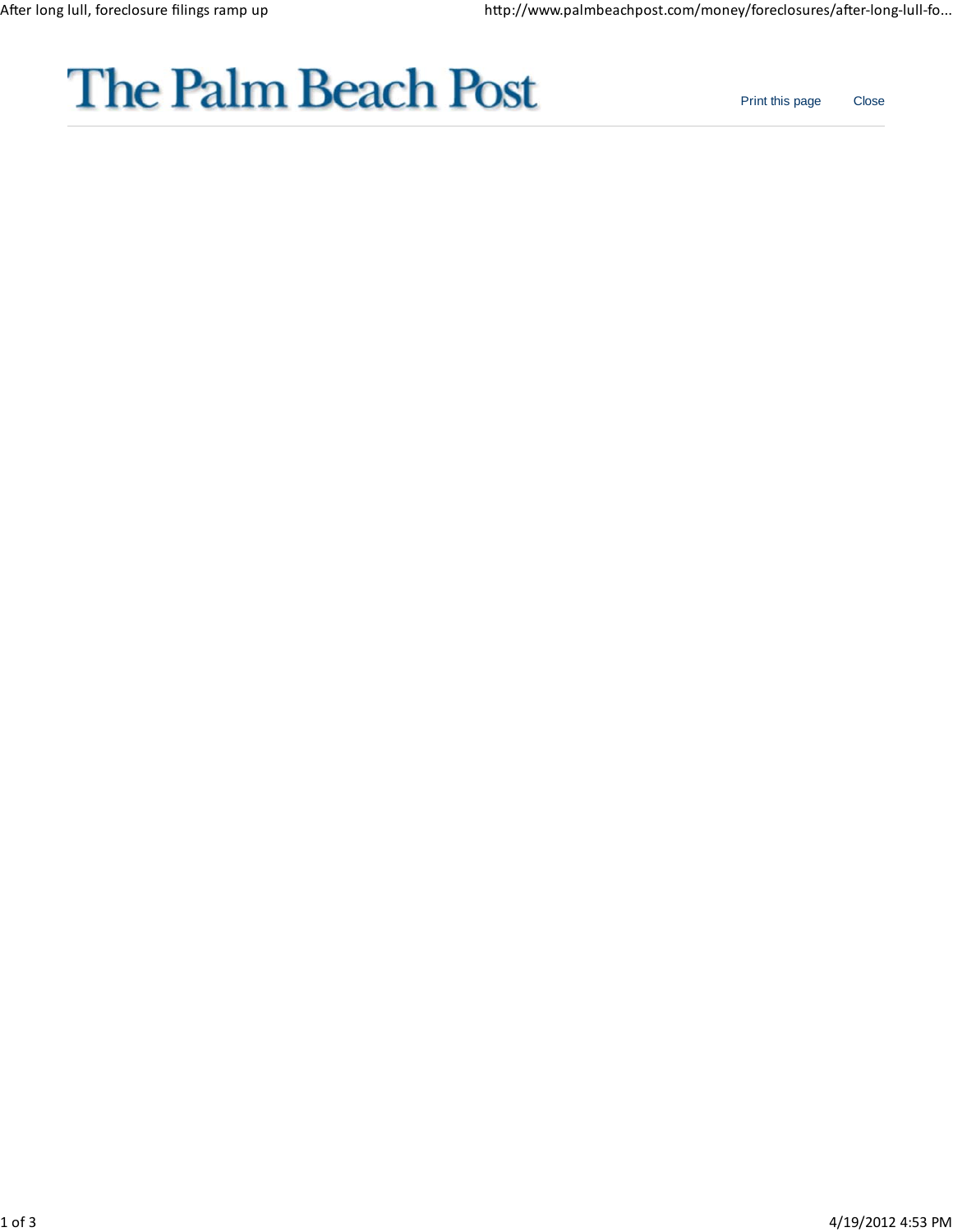## After long lull, foreclosure filings ramp up

## By **KIMBERLY MILLER**

Palm Beach Post Staff Writer

Updated: 6:06 a.m. Thursday, Dec. 15, 2011 Posted: 12:24 a.m. Thursday, Dec. 15, 2011

New foreclosures were filed against more than 11,000 Florida homeowners in November, a 7 percent jump over the same month in 2010 and the first year-over-year increase in 20 months.

The surge in new cases supports predictions that banks would be ramping up their foreclosure action as they continue to recover from last year's robo-signing scandal. It also matches Palm Beach County clerk of court data that measured a 51 percent annual increase in new filings in November.

But it bucks a national trend that shows a 3 percent drop in new foreclosures last month from October and a 14 percent drop from November 2010, according to a report released today by RealtyTrac.

"I think what you're seeing in Florida is that you're coming out of this slump in foreclosures," said Daren Blomquist, a spokesman for the Irvine, Calif.-based company. "Seven percent is not a huge increase, but the last time we saw a year-over-year increase was March 2010."

RealtyTrac's Palm Beach County numbers were inaccurate for November because the firm didn't collect data for the entire month.

But Sharon Bock, Palm Beach County's clerk and comptroller, said last week that November filings were up 51 percent from 2010, with 1,204 new cases filed. Bock reported an 8.2 percent decrease in new filings from October to November.

RealtyTrac co-founder James Saccacio said that while new foreclosures fell nationwide in November, the number of auctions reached a nine-month high as initial filings, which had increased in previous months, moved to sale.

Nationally, 96,540 homes were scheduled for foreclosure auction in November, 5,925 in Florida.

"Despite a seasonal slowdown similar to what we've seen in each of the past four years, November's numbers suggest a new set of incoming foreclosure waves, many of which may roll into the market as bank repossessions or short sales sometime early next year," Scaccacio said.

Florida ranked seventh nationwide for overall foreclosure activity in November, with one in every 358 properties receiving a foreclosure filing - either an initial notice, notice of sale or bank repossession.

Posting the highest foreclosure rate for the 59th straight month was Nevada, followed by California and Arizona.

Ken H. Johnson, a finance and real estate professor at Florida International University, said he's not surprised by the increase in new filings statewide.

"The banks were shut down for so much of 2010," said Johnson, referring to the paperwork problems uncovered last fall that led to nationwide moratoriums on foreclosures.

Johnson said he supports a speedier foreclosure process, which will hasten an overall economic recovery.

"We are clearly in a position right now that, as a nation, we've never been in before," Johnson said. "I think slower foreclosures will slow down the market recovery for a number of years to come."

**Find this article at:**